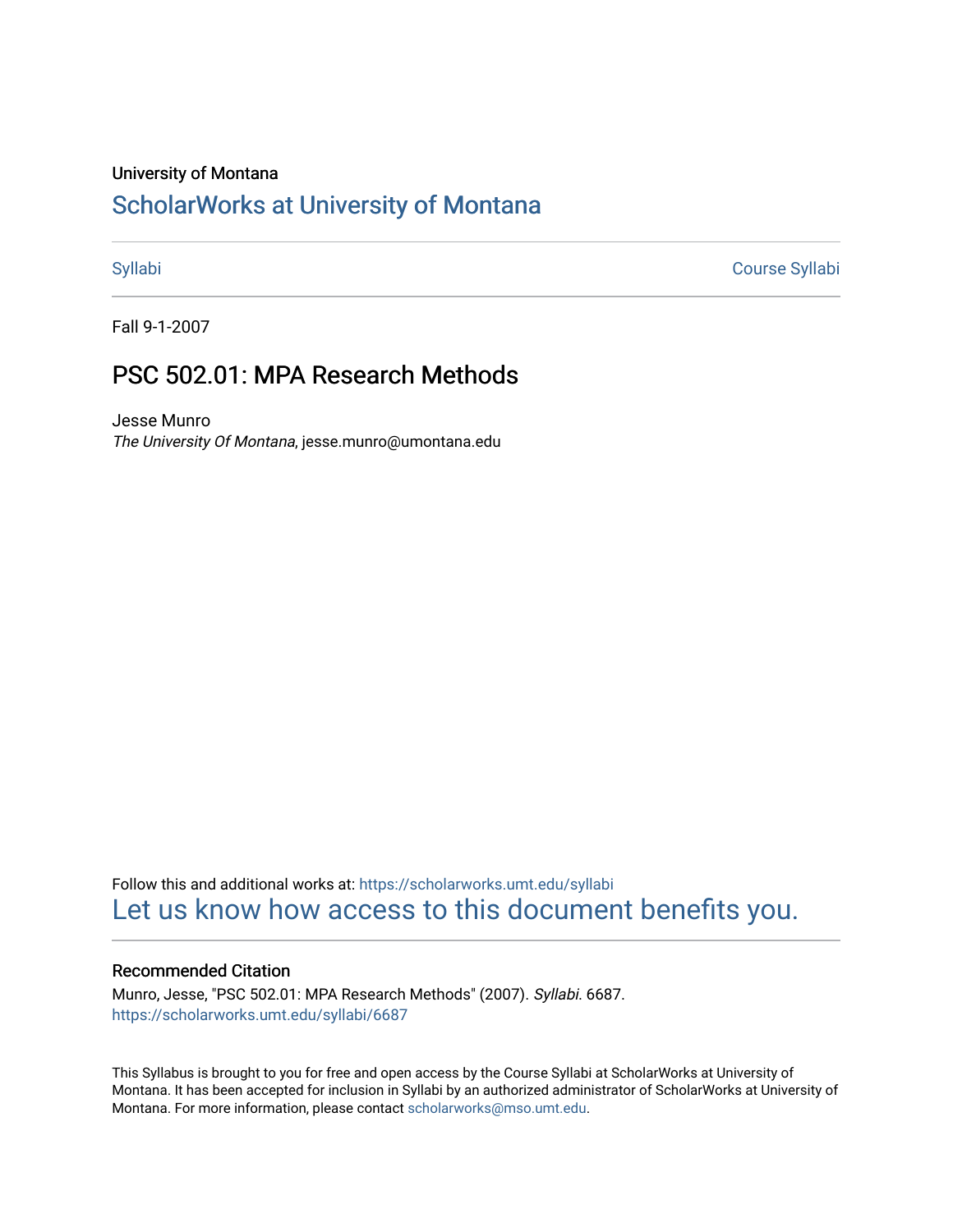PSC 502 **MPA Research Methods**  Fall 2007

Prof. Jesse Munro Office: LA 348

Phone: 406-431-0047 Office Hours: Monday 1:30 pm – 3:00 pm Email: j.munro@bresnan.net Wed, Fri 10:00 am – 11:00 am Thursday  $2:00 \text{ pm} - 4:00 \text{ pm}$ Class Time: Thur  $4:00 - 6:00$ Class Location: LA 337

## **Course Description**

This course covers the essential ingredients for designing and carrying out both academic and applied research. These ingredients include defining the research problem, formulating hypotheses or research questions, operationalizing key concepts or variables, and choosing appropriate methods for gathering and analyzing data.

### **Course Objectives**

- 1. To understand the scientific method as a distinct way of "knowing reality."
- 2. To learn to distinguish social science academic research from applied institutional research.
- 3. To develop skill in writing research designs.

A specific goal of this course is to encourage and enable students in the MPA program to complete their required applied project (PSC 597).

### **Required Text**

Chava Frankfort-Nachmias and David Nachmias, **Research Methods in the Social Sciences** (New York: St. Martins, 2000).

#### **Course Requirements**

Students are required to read all assigned readings, participate in class discussions, take one exam, and write two research designs (one social science and one applied). The annotated bibliography is worth 10 points, draft sections of the social science design are worth 20 points each, and the final research designs and exam are worth 100 points each.

| $A = 326 - 350$ | $B+=305-314$    | $B = 280-290$         |                 |
|-----------------|-----------------|-----------------------|-----------------|
| $A = 315 - 325$ | $B = 291 - 304$ | $C_{\pm} = 270 - 279$ | $C = 256 - 269$ |

#### **Weekly Assignments**

| Thursday, 30 August | Introduction to Research Methods |
|---------------------|----------------------------------|
|---------------------|----------------------------------|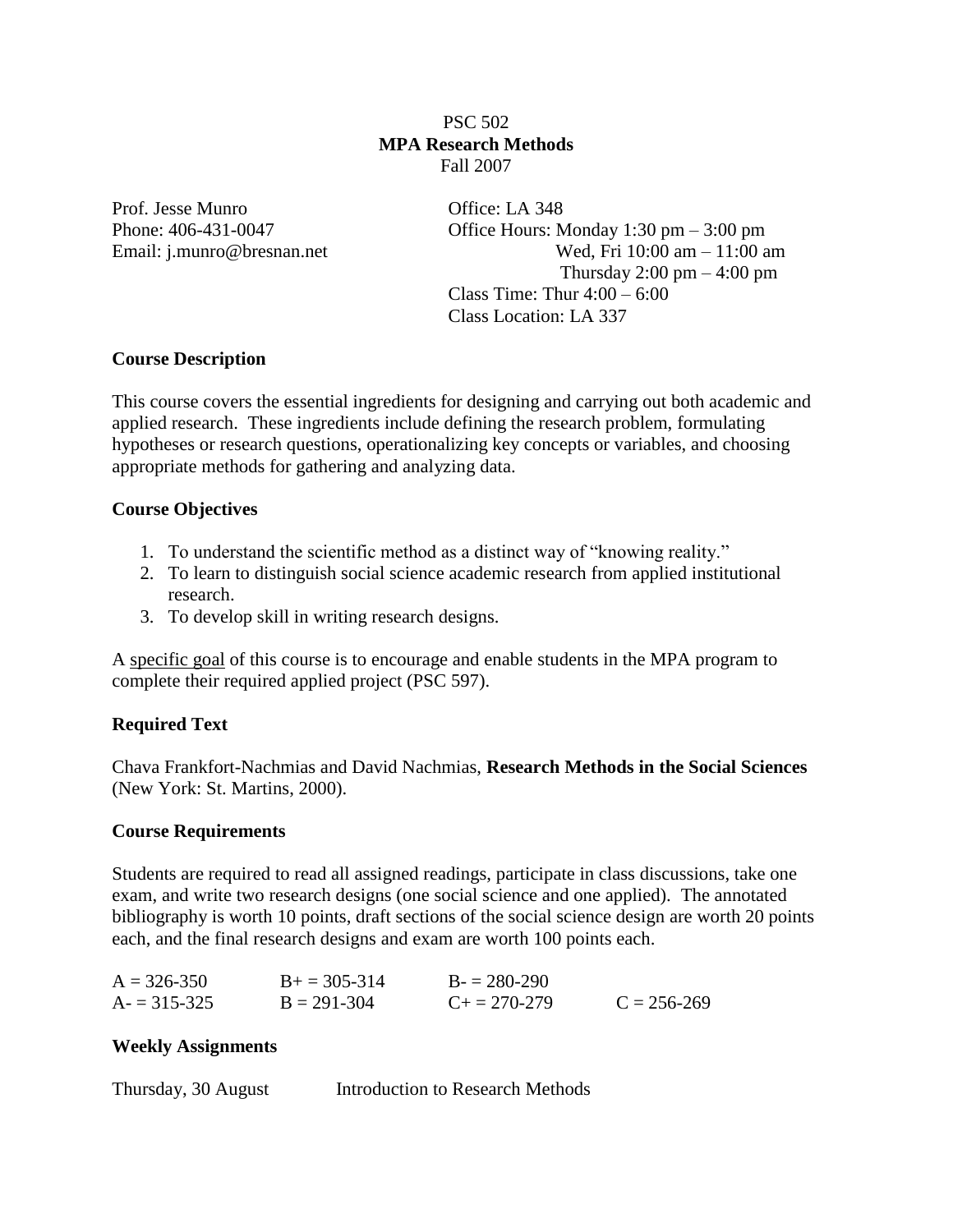| Thursday, 6 September  | The Scientific Method<br>Read Chapter 1 (pp. 2-7 and 18-19 only), skim Chapters 5 and 6 to<br>get a sense of the three primary types of research design, and<br>Melissa Wangler's research design (handout) to get a sense of the<br>style and form of the social science research design that you will<br>write.                                                                                    |
|------------------------|------------------------------------------------------------------------------------------------------------------------------------------------------------------------------------------------------------------------------------------------------------------------------------------------------------------------------------------------------------------------------------------------------|
| Thursday, 13 September | Conceptualizing the Research Problem                                                                                                                                                                                                                                                                                                                                                                 |
|                        | Read Chapter 2 (pp. 24-31 only) and Paul Trout's "What Students"<br>Want" (handout). Seek to determine the "research problem" that<br>Trout's article implies. (Cite: Montana Professor, Spring 1997, pp.<br>12-19.                                                                                                                                                                                  |
| Thursday, 20 September | Developing Hypotheses and Operationizing Variables                                                                                                                                                                                                                                                                                                                                                   |
|                        | Read Chapter 3 and Kraft and Clary's article "Citizen Participation"<br>and the NIMBY Syndrome" (handout), paying careful attention to<br>how the research problem was conceptualized and how the<br>variables were operationalized (i.e., defined for purposes of<br>measurement).                                                                                                                  |
| Thursday, 27 September | No Class – Submit Bibliography by Monday, Oct 1 (see below)                                                                                                                                                                                                                                                                                                                                          |
| Thursday, 4 October    | <b>Research Ethics and Institutional Review</b>                                                                                                                                                                                                                                                                                                                                                      |
|                        | Read Chapter 4 and complete sections 1, 2, and 6 of the Online<br>Research Ethics Course as follows: 1) Go to the University's<br>Institutional Review Board (IRB) page at<br>www.umt.edu/research/irb/irboverview.htm, 2) click on the link to<br>"Online Research Ethics Course" (Option 2), and 3) complete<br>sections 1, 2, and 6 and, at the end of each section, take the<br>assessment quiz. |
| Thursday, 11 October   | <b>Types of Research Designs</b>                                                                                                                                                                                                                                                                                                                                                                     |
|                        | Read Chapters 5 and 6, and submit the Research Problem and<br>Research Hypothesis sections of your research design by Monday,<br>October 17.                                                                                                                                                                                                                                                         |
| Thursday, 18 October   | <b>Measurement and Sampling</b>                                                                                                                                                                                                                                                                                                                                                                      |
|                        | Read Chapter 7 (pp. 138-49) and Chapter 8.                                                                                                                                                                                                                                                                                                                                                           |
| Thursday, 25 October   | <b>Survey Research and Questionnaire Construction</b>                                                                                                                                                                                                                                                                                                                                                |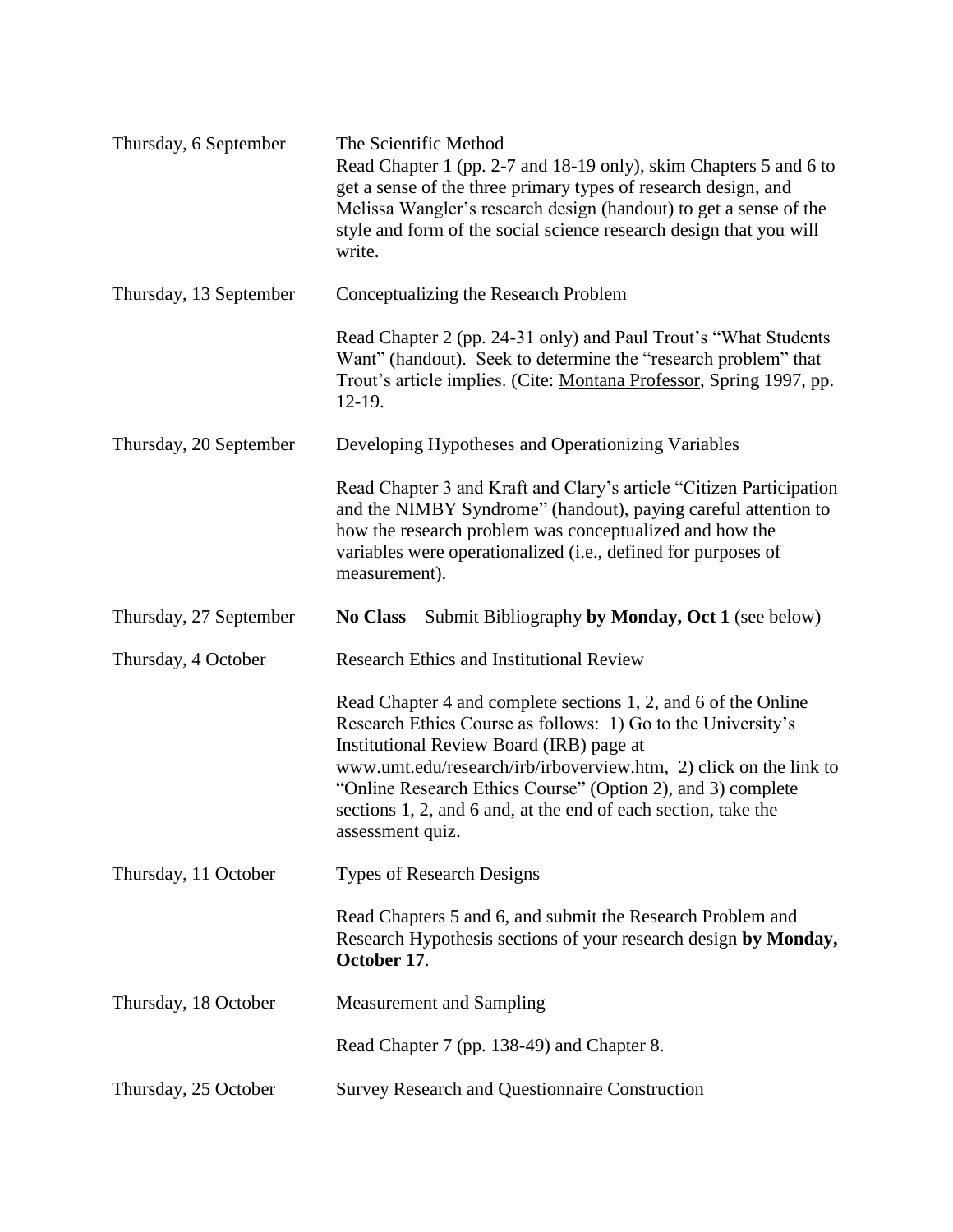|                       | Read Chapters 10 and 11, and pp. 420-424, and work on your<br>Methodology section.                                                                                                                                  |
|-----------------------|---------------------------------------------------------------------------------------------------------------------------------------------------------------------------------------------------------------------|
| Thursday, 1 November  | Other Data Collection Methods and Data Analysis                                                                                                                                                                     |
|                       | Skim Chapters 9, 12, and 13 and read Chapter 14.                                                                                                                                                                    |
|                       | Submit the draft of your research design, <i>i.e.</i> , the Research<br>Methodology section and rewrites of the first two sections by<br>Monday, Nov. 5. Ideally, your survey instrument will be<br>appended.       |
| Thursday, 8 November  | No Class – Submit your Final Exam by noon, Friday, Nov. 9.                                                                                                                                                          |
| Thursday, 15 November | Data Analysis                                                                                                                                                                                                       |
|                       | Take a look at Appendix A to familiarize yourself with SPSS and<br>then meet in the Social Science Research Lab at 4:10 pm (Social<br>Science Building 258). Final Draft of Research Design due<br>Monday, Nov. 19. |
| Thursday, 22 November | <b>No Class - Thanksgiving Holiday</b>                                                                                                                                                                              |
| Thursday, 29 November | <b>Introduction to Applied Research</b>                                                                                                                                                                             |
| Thursday, 6 December  | <b>Continued Work on Applied Research Designs</b>                                                                                                                                                                   |
| Thursday, 13 December | <b>Continued Work on Applied Research Designs</b>                                                                                                                                                                   |
|                       | <b>Applied Research Designs due by Friday, Dec. 14</b>                                                                                                                                                              |

# **Writing Assignments**

### **Design #1: Social Science Research Design -- The Situation**

As a long-time college instructor, you have noticed that the performance levels of the students in your Freshman American Government course have declined in recent years. And, as a social scientist, you have decided to conduct research investigating the cause(s) of variations in student performance levels. Your thinking is initially informed by an article by Paul Trout, but you do additional reading to investigate this problem. Because of time and financial constraints, you have decided to investigate the problem by surveying students in a Freshman-level American government course.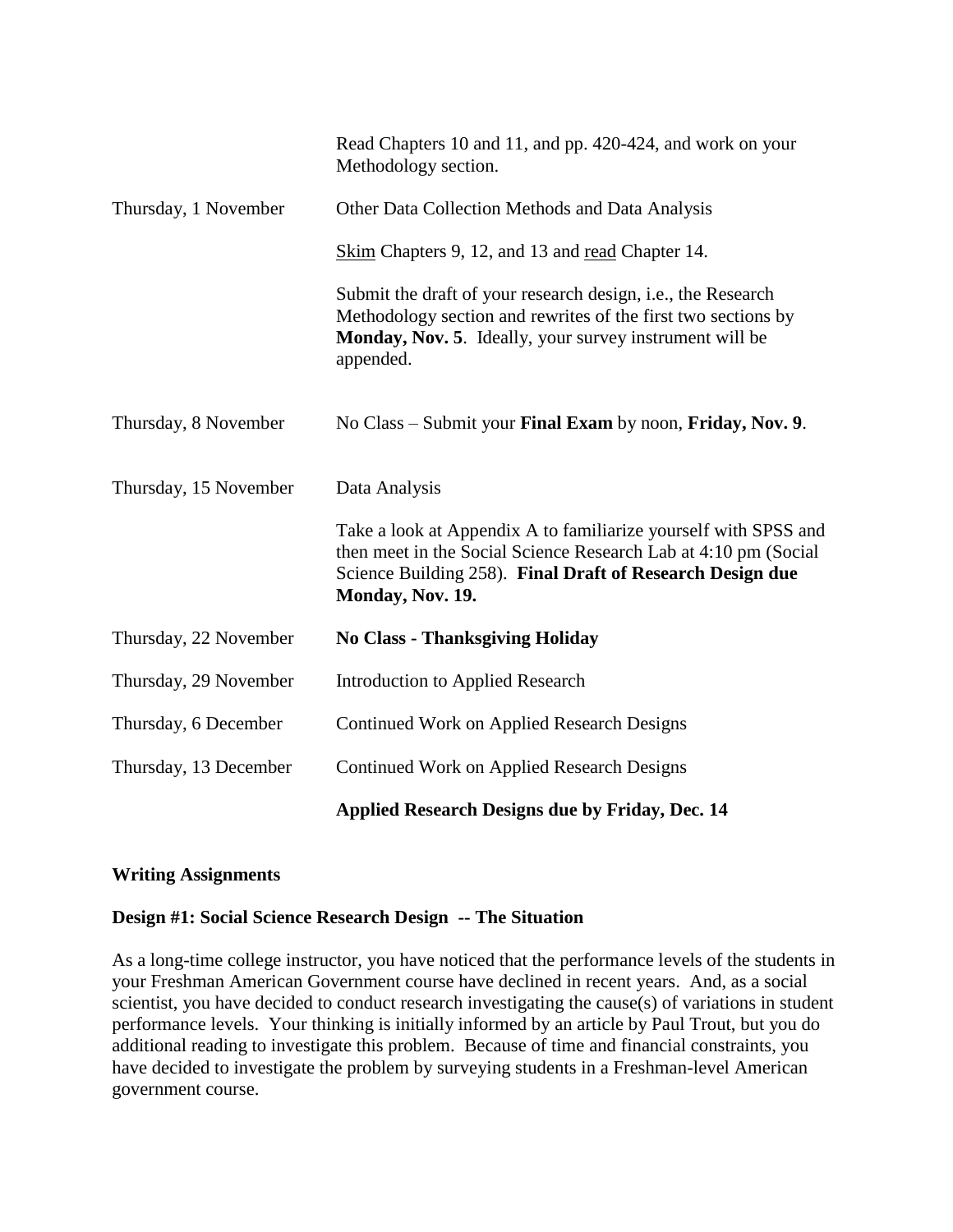You begin by reviewing the available literature relating to your "research problem" and writing an annotated bibliography with 8-10 entries (approximately 5-6 pages). Although articles such as Trout's can be included, the primary focus is finding scholarly research on the subject. In actual practice, you would read everything available relating to your "research problem", but time does not allow this here. **Annotated bibliography due by Monday, October 1.**

You next begin the task of drafting your research design (proposal). It is roughly 7-10 pages in length (double-spaced) and is comprised of three sections: 1) Problem Statement; 2) Research Hypothesis; 3) Research Methodology.

**\*\*Problem Statement and Research Hypothesis sections are due by Monday, October 17\*\***

**\*\*Methodology section, with re-writes, is due Monday, November 5\*\***

**\*\*Final draft of Research Design #1 is due Monday, November 19\*\***

**Research Design #2: Applied Institutional Research:** You are a manager, program administrator, or administrative assistant in a government or nonprofit agency who has identified a problem that is undermining or threatening to undermine the performance and success of your agency, or who has identified an opportunity for improving organizational performance. You decide to address the problem or seize the opportunity by conducting research and generating appropriate conclusions and/or recommendations. Accordingly, you write a research design of approximately 5 pages in length. You then get it approved by your boss (me) and proceed to carry out the proposed research and write up the report as required to obtain your MPA degree (PSC 597).

# **\*\*Applied Research Design due by Friday, December 15\*\***

# **Take-Home Exam (due Friday, Nov. 10).**

### **Write on all of the following using proper essay form:**

**1. The Scientific Method**. Explain what is unique about the scientific method as a way of acquiring knowledge, i.e., how it is unique in terms of assumptions and methods, and offer your assessment of both its usefulness and its limitations.

Warning: This questions calls for more than linear analysis (lists and steps). You must address the larger questions of concern, e.g., does the scientific method enable us to "know social reality"? Does it help us live full, rich, and just lives?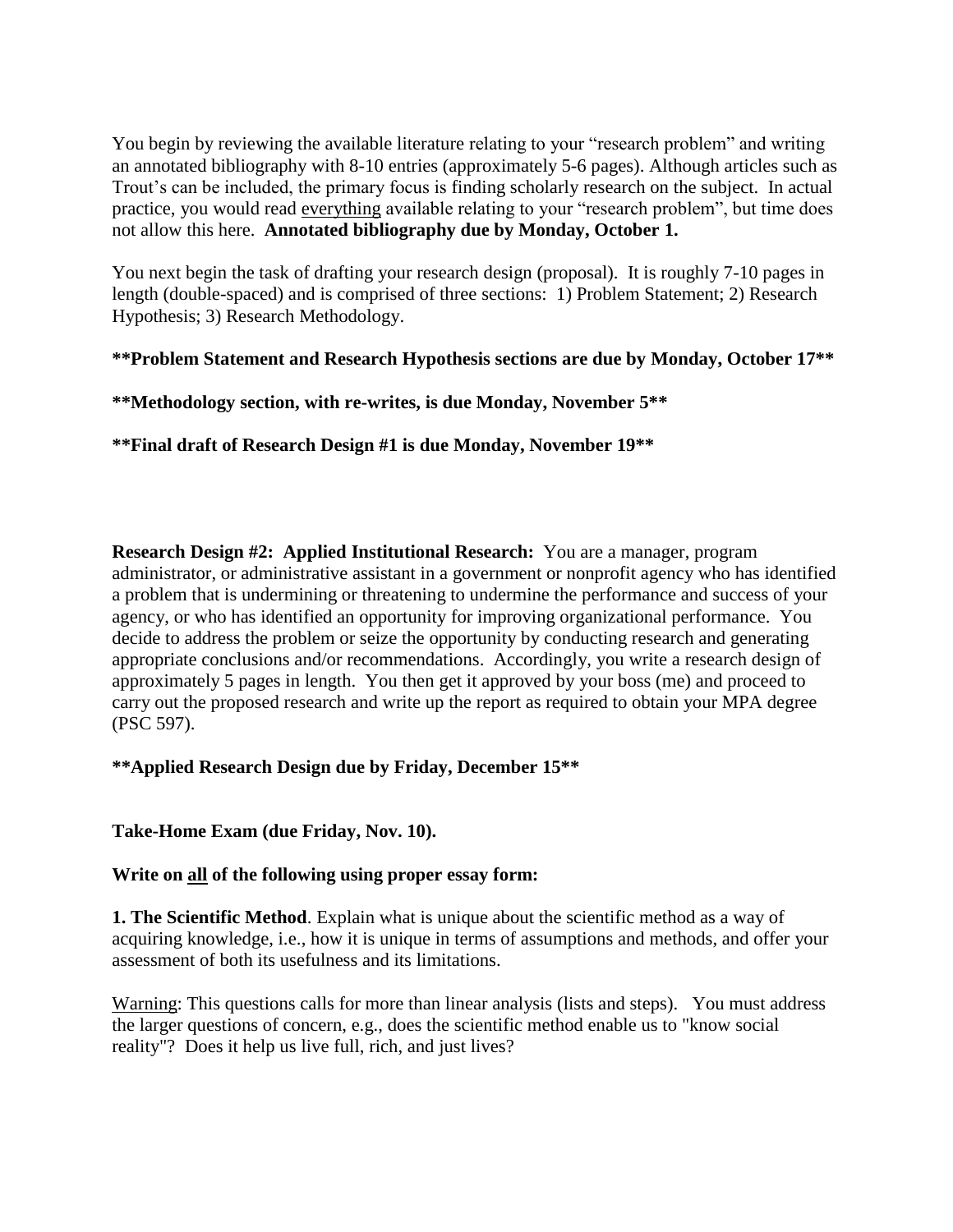**2. Moving from Conceptualization to Measurement**. You have decided to study loneliness among senior citizens using a survey methodology. Explain how you will go about moving from the conceptual level to the empirical level, i.e., the level at which something can be counted.

Warning: This question calls for more than linear analysis. You must address the larger questions of concern, e.g., can we really measure things that don't have empirical existence? Can we really "count" loneliness, alienation, anti-intellectualism, or nimbyism??

**3. Sampling and Generalizing**. You have decided to study loneliness among senior citizens in Missoula County using a survey. Define your research population (i.e., give an example of a research population statement), identify the sampling frame you will use and possible problems with it, and explain how you can study some subset of the population (i.e., your sample) and still be able to generalize the results of the study to the research population as a whole.

Warning: This question calls for more than linear analysis. You must address the larger questions of concern, e.g., how can we study 400 people and draw conclusions about 4,000, or 40,000, or even 4,000,000? HOW is this possible; what is the underlying theory?

**4. The Classic Experiment**. You wish to determine whether a training program improves the skills of employees using an experimental design. Explain the logic of experimentation and describe how you might conduct an experiment in this instance. In the process, define internal validity, identify some of the intrinsic and extrinsic factors that may threaten internal validity, and explain how the features of the classic experimental design (e.g., pretesting, control groups) allow you to safeguard it.

Warning: This question also comes with its own context: how can we ensure the validity of the results of our research?

# **Score Sheet for Evaluating Social Science Research Designs**

A research design describes the steps that will be taken in completing a research project. Its purpose is to guide the researcher in collecting, analyzing, and interpreting data. It should contain the three major components identified below.

Each item below will be scored on a five point scale, with 5 being "excellent" and 1 being "poor."

I. Problem Statement

 1. The design presents a clear, concise overview of the problem to be addressed by the proposed research.

2. The design presents a clear statement of the purpose(s) of the proposed research.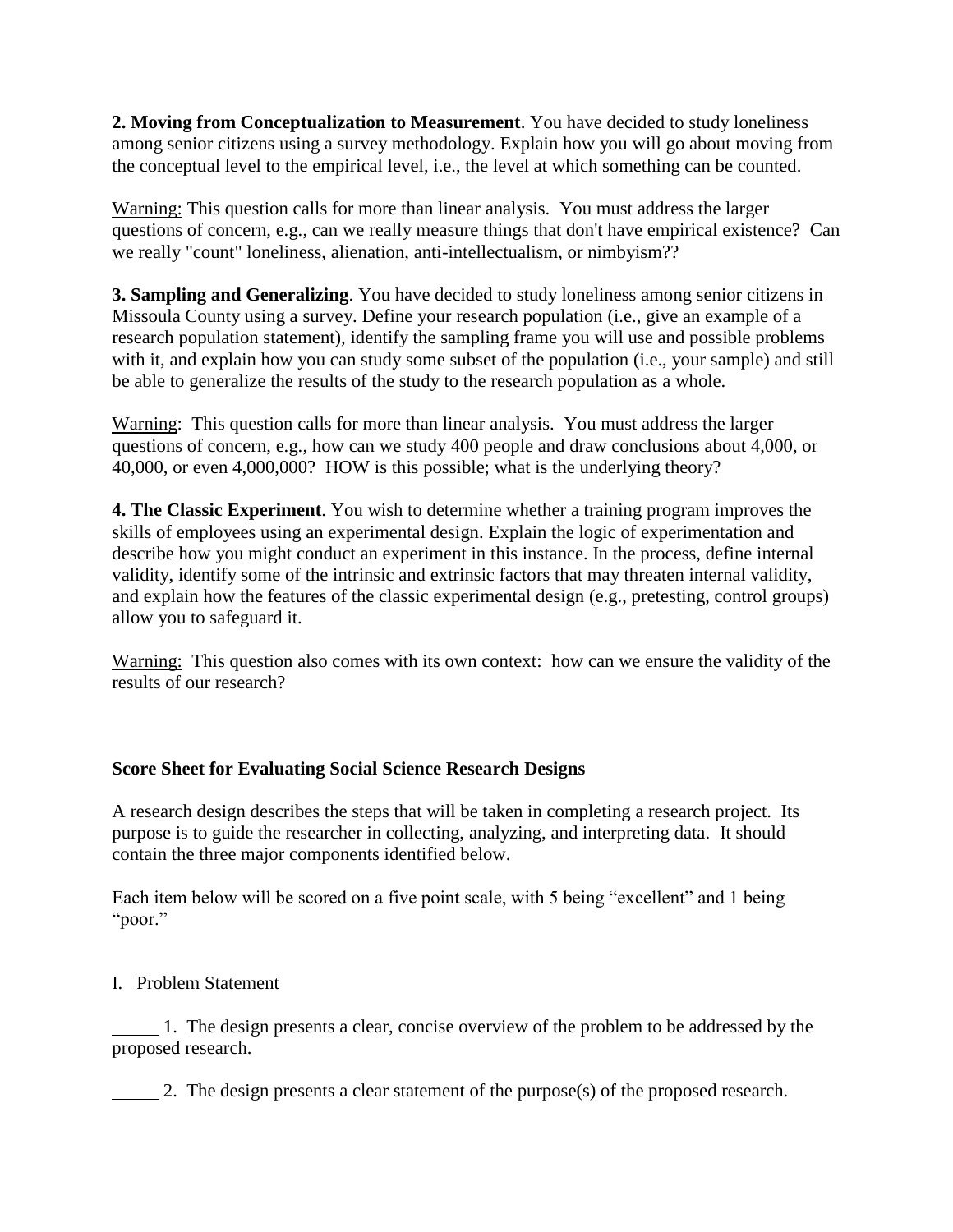3. The significance of the research problem is clearly established with reference to one or more of the following:

a) results will help policymakers address a societal or organizational problem that holds serious consequences;

b) results will help fill a significant research gap, i.e., a gap in our substantive knowledge.

c) results will help build theoretical knowledge regarding the relationships among important variables.

d) results will clarify problems in ways that will facilitate further research and exploration.